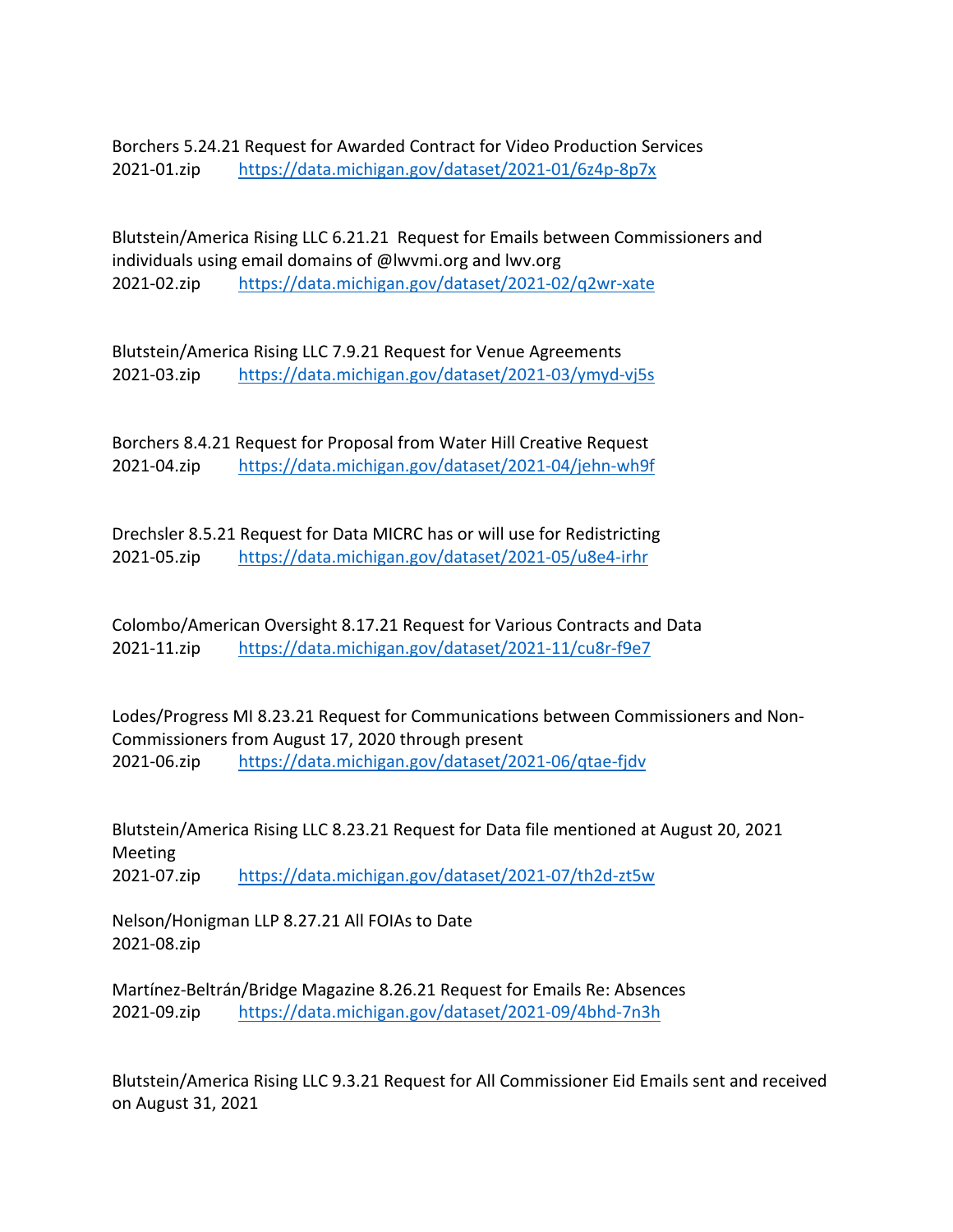2021-10.zip <https://data.michigan.gov/dataset/2021-10/3y38-6yx9>

Blutstein/America Rising LLC 9.10.21 Request for Emails from select Commissioners Re: Mapping Process

2021-12.zip <https://data.michigan.gov/dataset/2021-12/nd75-mrnr>

Campbell-Wright 9.16.21 No Specific Request 2021-13.zip <https://data.michigan.gov/dataset/2021-13/pf2x-u8rh>

Nelson/Honigman LLP 9.27.21 Request for Responses to VRA, Litigation Counsel and Local Counsel RFPs 2021-14.zip <https://data.michigan.gov/dataset/2021-14/uws8-7tzi>

Nelson/Honigman LLP 9.27.21 Request for All FOIAs and Responses August 26, 2021 through September 26, 2021 2021-15.zip <https://data.michigan.gov/dataset/2021-15/k6nr-hv28>

Blutstein/America Rising LLC 10.5.21 Email Request for Emails Re: Documentary 2021-16.zip <https://data.michigan.gov/dataset/2021-16/qh9g-rqy8>

Blutstein/America Rising LLC 10.15.21 Request for FOIA log through October 14, 2021 2021-17.zip <https://data.michigan.gov/dataset/2021-17/dxez-ygk8>

Lacy/The Intercept 10.15.21 Request for FOIA Log August 1, 2021 through Present 2021-29.zip <https://data.michigan.gov/dataset/2021-29/9xna-jr4i>

Gallant 10.27.21 Request for Legal Memorandum 2021-18.zip <https://data.michigan.gov/dataset/2021-18/g42e-ynxi>

Hendrickson/Detroit Free Press 10.29.21 Request for Documents Re: Closed Session 2021-19.zip <https://data.michigan.gov/dataset/2021-19/emqg-9mde>

Ventimiglia/MI Rising Action 10.29.21 Request for Documents Re: Closed Session 2021-20.zip <https://data.michigan.gov/dataset/2021-20/kax5-f8ba>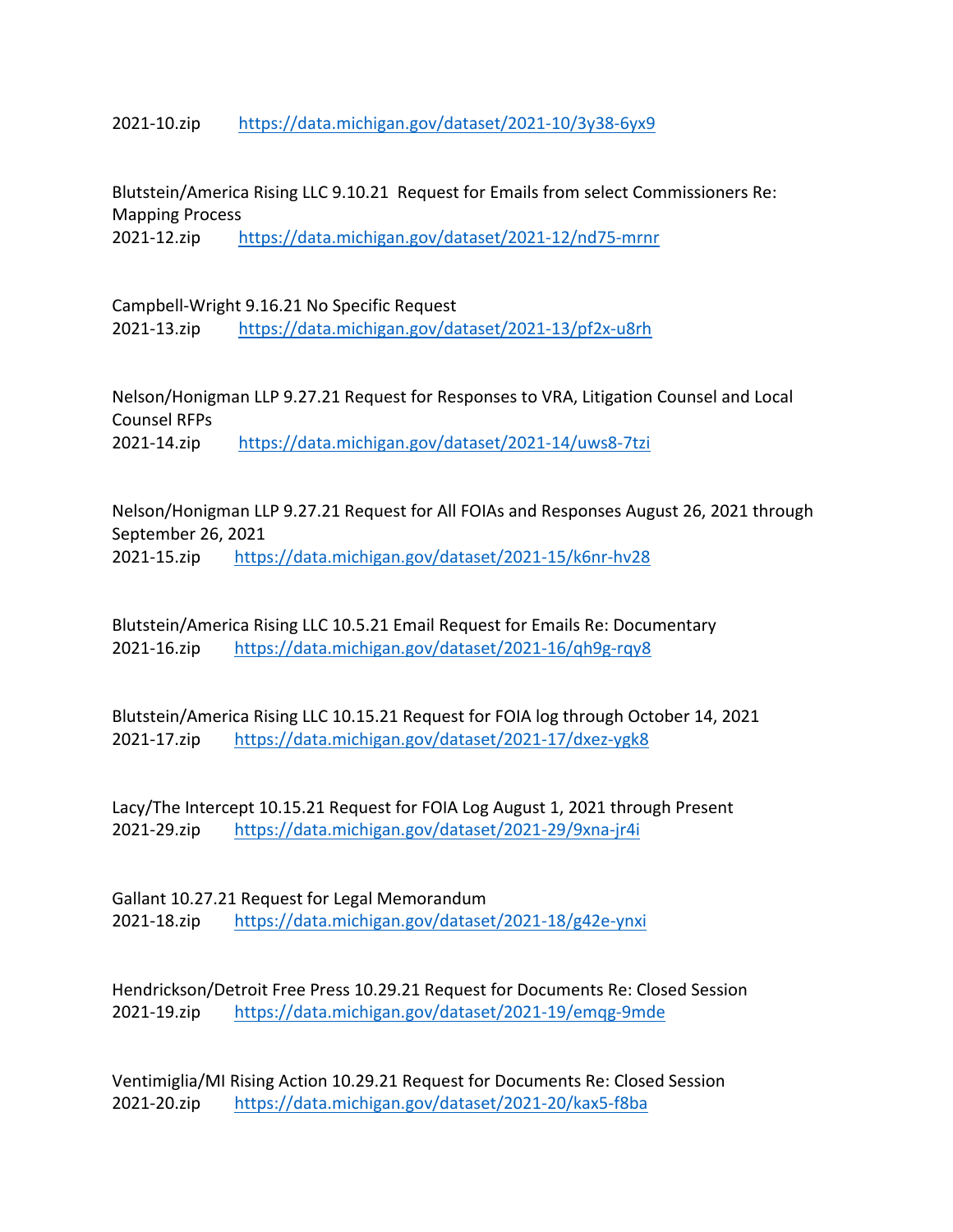Nelson/Honigman LLP 11.1.21 Request for All FOIAs and Responses September 27, 2021 through October 27, 2021 2021-21.zip <https://data.michigan.gov/dataset/2021-21/ukz2-r98e>

Davis 11.1.21 Request for Documents Re: Closed Session 2021-22.zip <https://data.michigan.gov/dataset/2021-22/xyvn-i7tn>

Ventimiglia/MI Rising Action 11.1.21 Request for Emails between Dr. Handley and Commissioners or MICRC Staff 2021-24.zip <https://data.michigan.gov/dataset/2021-24/t2m8-hpej>

Davis 11.2.21 Request for Documents Re: Closed Session 2021-23.zip <https://data.michigan.gov/dataset/2021-23/v6db-by7e>

Gallant 11.2.21 Request for Audio of Closed Session 2021-25.zip <https://data.michigan.gov/dataset/2021-25/68bm-sxbn>

Bebo & McGraw/The Center for Michigan 11.5.21 Request for Documents Re: Closed Session 2021-26.zip <https://data.michigan.gov/dataset/2021-26/2qs2-8cmf>

Ventimiglia/MI Rising Action 11.8.21 Request for Legal Memorandum 2021-27.zip <https://data.michigan.gov/dataset/2021-27/xwiu-vthy>

Hendrickson/Detroit Free Press 11.11.21 Request Legal Memorandum 2021-28.zip <https://data.michigan.gov/dataset/2021-28/fp4t-3p97>

Mauger/Detroit News 11.19.21 Request for Legal Memorandum 2021-30.zip <https://data.michigan.gov/dataset/2021-30/snt2-d2ws>

Payton/Due Diligence Group 11.18.21 Request for Emails between MICRC And Sen. Thomas Barrett from January 1, 2018 through October 17, 2021 2021-31.zip <https://data.michigan.gov/dataset/2021-31/xmxm-7vpu>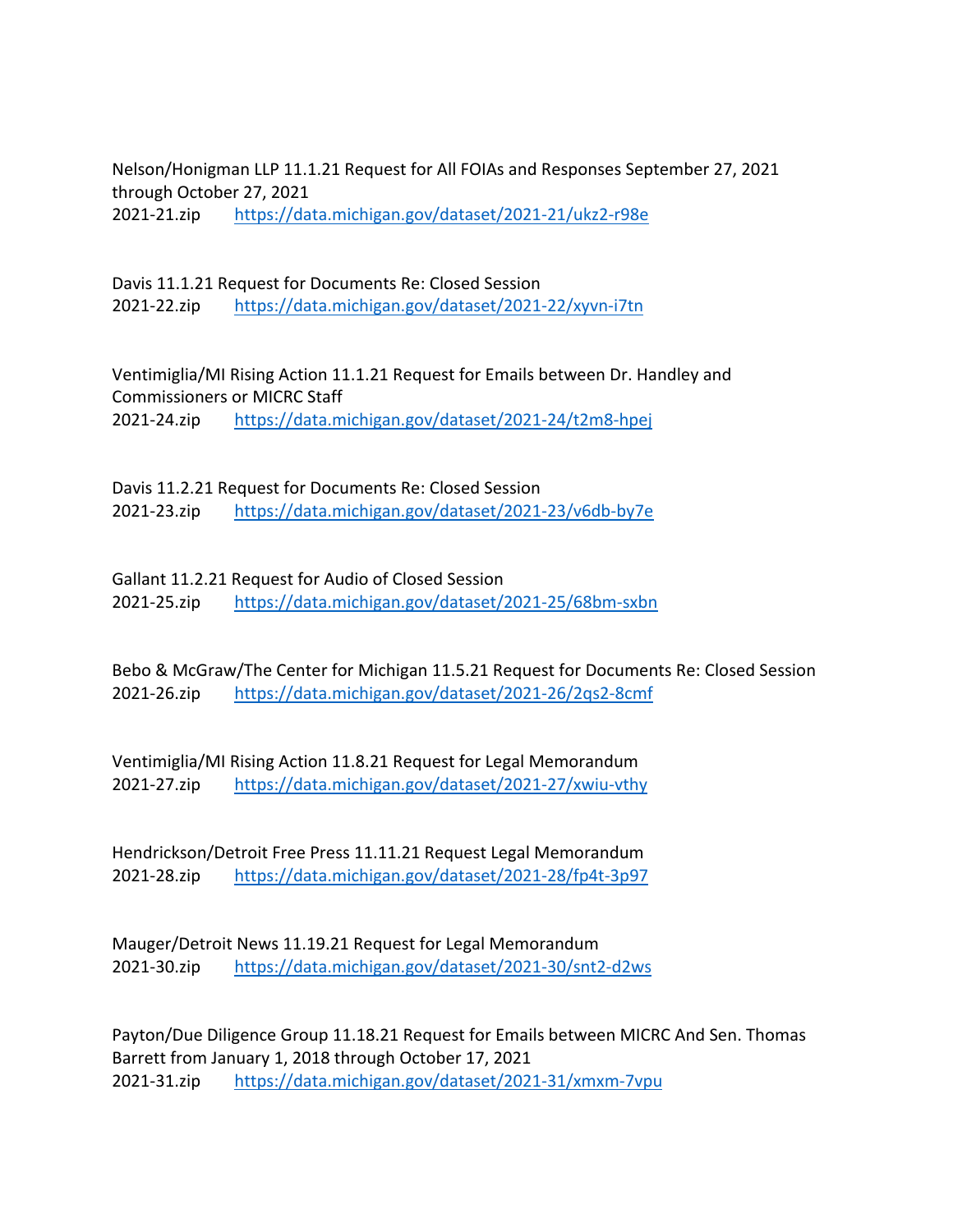Hendrickson/Detroit Free Press 11.19.21 Request for Documents Re: Closed Session 2021-32.zip <https://data.michigan.gov/dataset/2021-32/r745-y9fv>

Nelson/Honigman LLP 11.29.21 Request for All FOIAs and Responses October 28, 2021 through November 28, 2021

2021-33.zip <https://data.michigan.gov/dataset/2021-33/6fig-fa77>

Gallant 12.1.21 Request for Legal Opinion 2021-34.zip <https://data.michigan.gov/dataset/2021-34/4yqf-7rgj>

Skorup/Mackinaw Center 12.6.21 Request for Documents Re: Closed Session 2021-35.zip <https://data.michigan.gov/dataset/2021-35/abug-9hhs>

Blackwell 12.9.21 Request for Documents Re: Closed Session 2021-36.zip <https://data.michigan.gov/dataset/2021-36/nya9-f77n>

Gronda 12.23.21 Request for Various MICRC Emails between Commissioners 2021-37.zip <https://data.michigan.gov/dataset/2021-37/i7ak-iivq>

Nelson/Honigman LLP 1.4.22 Request for All FOIAs and Responses November 29, 2021 through December 28, 2021

2021-38.zip <https://data.michigan.gov/dataset/2021-38/ixbd-wcq5>

Kathleen Casey & Abraham Payton/Due Diligence Group 1.4.22 Request for Emails between MICRC and Thomas Barrett's Office from September 15, 2020 through November 17, 2021 2021-39.zip <https://data.michigan.gov/dataset/2021-39/thim-q3tx>

McCarten 1.11.22 Request for Community of Interest Maps Drawn and Submitted in 2021 2022-01.zip <https://data.michigan.gov/dataset/2022-01/uj56-g68n>

Hendrickson/Detroit Free Press 1.24.22 Request for Various Emails from Julianne Pastula, Dr. Handley and Bruce Adelson

2022-02.zip <https://data.michigan.gov/dataset/2022-02/miav-ncqz>

Nelson/Honigman 1.31.22 Request for All FOIAs and Responses December 29, 2021 through January 28, 2022